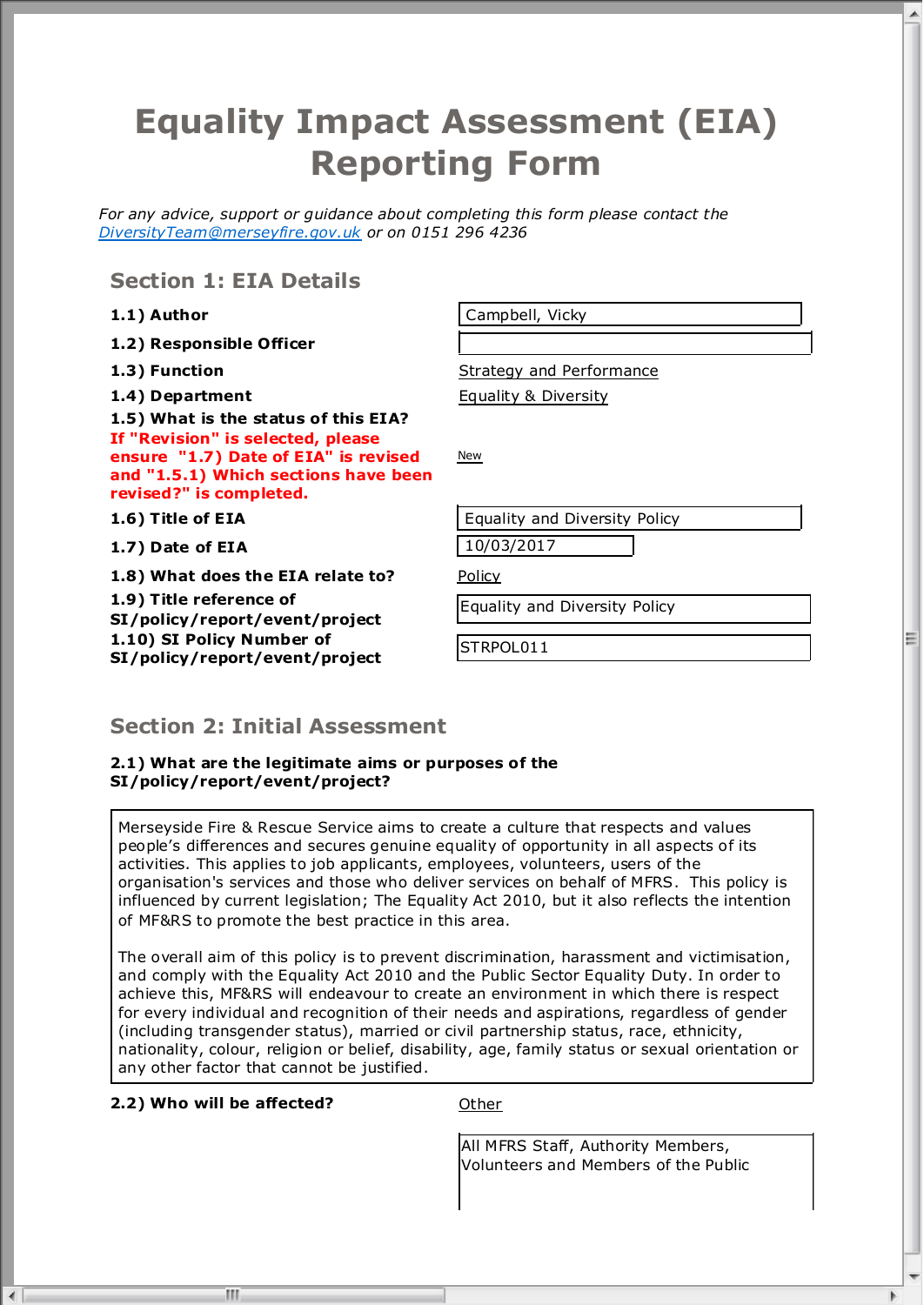#### **2.3) Which of the protected groups below does this impact on for an initial assessment?**

| <b>Protected Characteristics</b>                                                                                                                                                                                                                                                                                                             | <b>Positive</b><br><b>Impact</b> | <b>Negative</b><br><b>Impact</b> | <b>Neutral</b> |
|----------------------------------------------------------------------------------------------------------------------------------------------------------------------------------------------------------------------------------------------------------------------------------------------------------------------------------------------|----------------------------------|----------------------------------|----------------|
| Age                                                                                                                                                                                                                                                                                                                                          |                                  |                                  |                |
| Sex                                                                                                                                                                                                                                                                                                                                          |                                  |                                  |                |
| Race                                                                                                                                                                                                                                                                                                                                         |                                  |                                  |                |
| Disability                                                                                                                                                                                                                                                                                                                                   |                                  |                                  |                |
| Religion & Belief                                                                                                                                                                                                                                                                                                                            |                                  |                                  |                |
| Gender Reassignment                                                                                                                                                                                                                                                                                                                          |                                  |                                  |                |
| Marriage & Civil Partnership                                                                                                                                                                                                                                                                                                                 |                                  |                                  |                |
| Pregnancy and Maternity                                                                                                                                                                                                                                                                                                                      |                                  |                                  |                |
| Sexual Orientation                                                                                                                                                                                                                                                                                                                           |                                  |                                  |                |
| Socio-Economic Disadvantage [                                                                                                                                                                                                                                                                                                                |                                  |                                  |                |
| 2.4) Has there been any positive or<br>negative impact identified as part of<br>the Initial Assessment for this<br>SI/Policy/report/event/project?<br>2.5) Please supply supporting comments as to why you feel there is no<br>positive/negative impact caused as part of the Initial Assessment for this<br>SI/Policy/report/event/project? |                                  | $\square$ Yes $\square$ No       |                |
| N/A                                                                                                                                                                                                                                                                                                                                          |                                  |                                  |                |

# **Section 3: Monitoring**

Summarise the findings of any monitoring data you have considered regarding this SI/policy/report/event/project. This could include data which shows whether it is having the desired outcomes and also its impact on members of different equality groups.

#### **3.1) What monitoring data have you considered?**

The introduction of the Public Sector Equality Duties in 2011 requires Public bodies to publish equality information pertaining to the makeup of its workforce on an annual basis. We ensure that our Equality Analysis of Workforce and Employment Data is published at the beginning each financial year.

Demographic profile reports have been created for each of the 5 local Authorities to help and support staff. The report provide statistics for the protected characteristics by local authority and council ward.

#### **3.2) What did it show in relation to Equality Impacts?**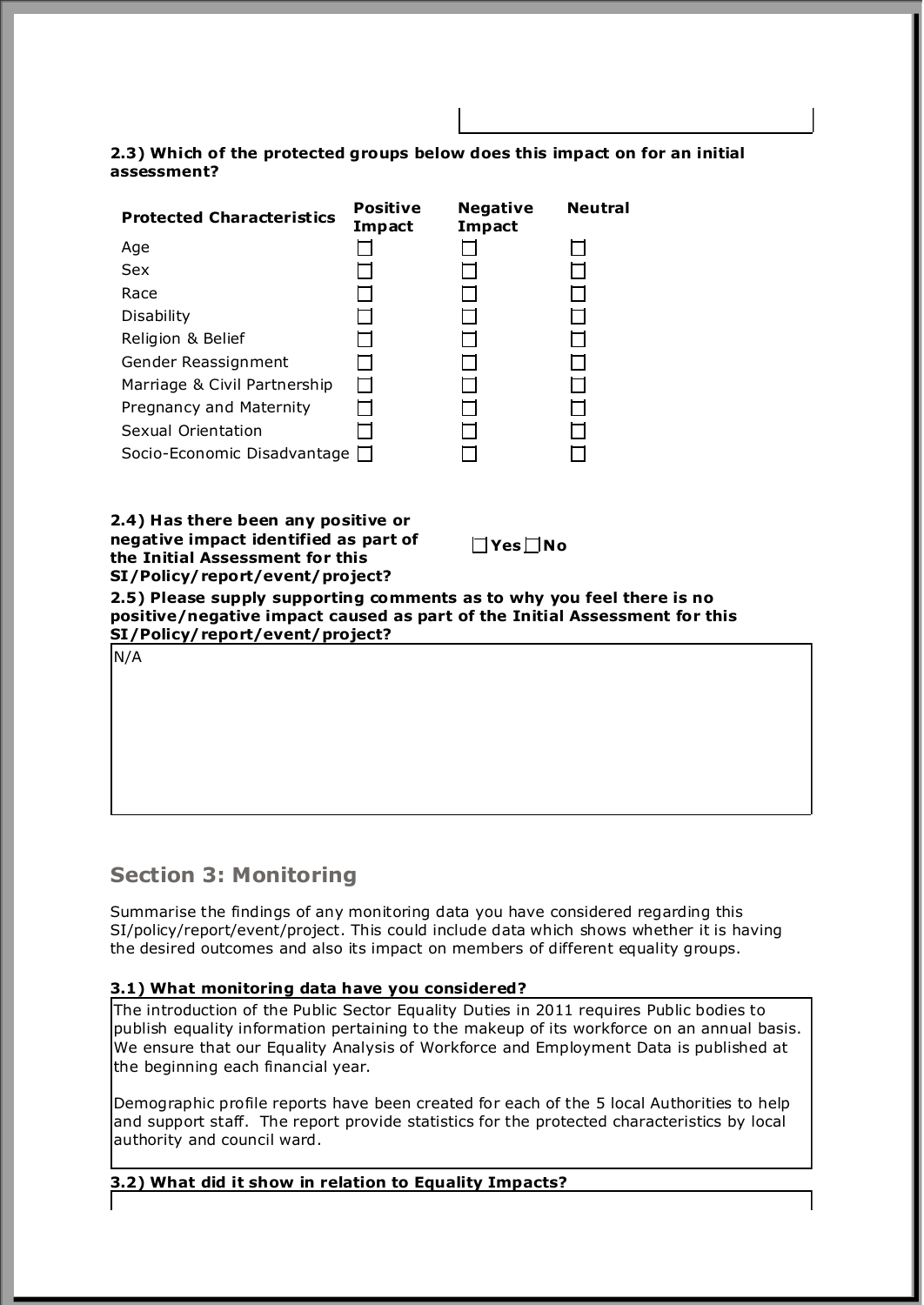Currently our monitoring shows, as at 31st march 2016

- There are 1,045 staff employed at MFRS, of which 66.4% are uniformed/operational 30.3% were support staff and 3.3% were fire control

- 77.85 of staff were male and 22.2% were female

- Support staff had a 50% split between male and female

- Uniformed/operational staff had a gender split of 94.1% Male and 5.9% Female

- 58.9% of the total staff employed by MFRA were aged 46 and over

- 8.4% of staff had declared a disability (lower than the UK average population at 20%) -95.8% of the total staff at MFRA were White British/White other, 3.3% of staff were Black Minority Ethnic (BME) - lower than the Merseyside average of 5.5%

The Demographic Profiles shows:

- 8% of Merseyside population is not 'White British", BME or White other make up this group.

- There are 680,495 Men and 717,535 Women in Merseyside

- All 5 local authorities are ranked within the top 50 for Deprivation 2nd Knowsley 4th Liverpool 25th St Helens

 36th Wirral 41st Sefton

**3.3) What future monitoring of effects/outcomes will be recorded?** 

We will continue to monitor our workforce and employment data on a yearly basis.

#### **3.4) Supporting Document**

**File Attachment**

# **Section 4: Research**

Summarise the findings of any research you have considered regarding this SI/policy/report/event/project. This could include quantitative data and qualitative information; anything you have obtained from other sources e.g. CFOA/CLG guidance, other FRSs, etc.

#### **4.1) What research have you considered?**

Desk top research has been carried out to establish what best practice looks like with regards to current Equality and Diversity Policies with the following organisations: \*Equality and Human rights Commission

\* Chartered Institute of personnel and Development

\* Employers Network for Equality and Inclusion

\* ACAS

#### **4.2) What did it show in relation to Equality Impact?**

There are a variety of different approaches to polices, however it identified the need for  $\mu$ s to make changes to include the Responsibilities in the policy so people are clear about how the policy needs to be implemented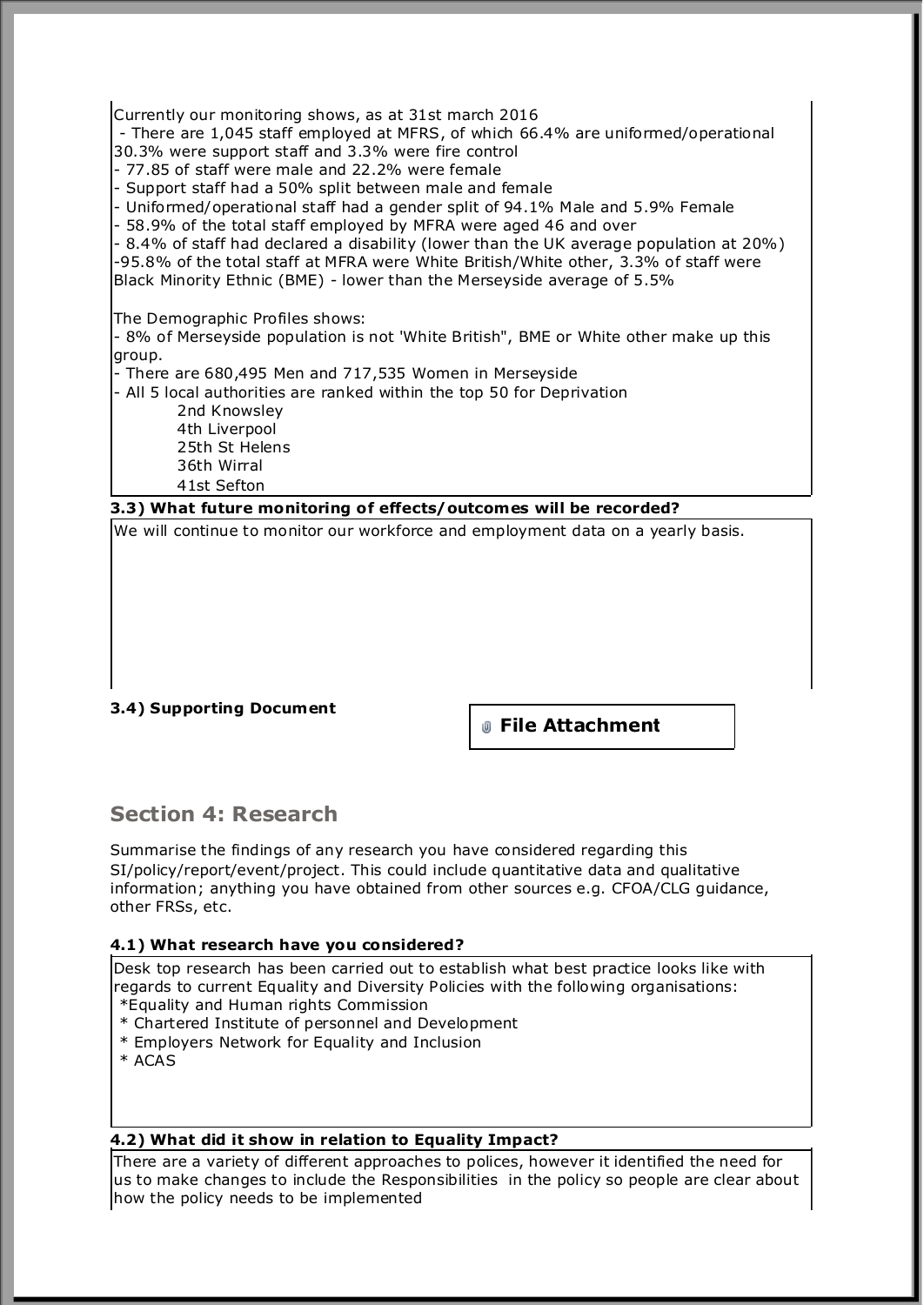#### **4.3) What did the exercise tell in relation to Equality Impact?**

The Importance of a E and D policy is the corner stone to the Organisations commitment to providing a workplace free from discrimination, bullying and harassment .

#### **4.4) Supporting Document**

**File Attachment**

# **Section 5: Consultation**

Summarise the opinions of any consultation. Who was consulted and how? (This should include reference to people and organisations identified in 3.2). Outline any plans to inform inform consultees of the results of the consultation.

#### **5.1) What Consultation have you undertaken to help identify any further equality issues?**

**UPDATE: 13.04.17 Full consultation on the Policy and this EIA has taken place during March and early April with the following : MFRS - Diversity Action Group (DAG) MFRS - Strategic Equality Group (SEG) MFRS - Senior Management Group (SMG) MFRS FireProud Fire Brigades Union (FBU) including women and equalities reps Fire Officers Association (FOA) including women and equalities rep MFR Authority Lead for E and D Stone wall Asian Fire Service Association (AFSA) Employers Network for Equality and Inclusion (ENEI) Women's Fire Service Network Employers Disability Forum MFRS -People and Organisational Development key policy authors** 

#### **5.2) What did it say?**

 **The feedback was very supportive with full endorsement for the new Policy and the EIA from all groups. Some notable feedback included :**

**1) Include Zero Tolerance statement for Discrimination and B and H and specifically highlight Gender Identity as a protected group- comments from Stonewall** 

**2) Include reference to continuing education of existing employees, Positive action , Progression of Union Members in the Policy and the need to include Equality Targets for recruitment- comments from FBU** 

**3) Afsa suggested we include clarification around all types discrimination where it is not always overt but subtle forms of discrimination and harassment and bullying . They also requested that there be more emphasis on the Pubic Sector equality Duty responsibilities for authority , Managers and staff .**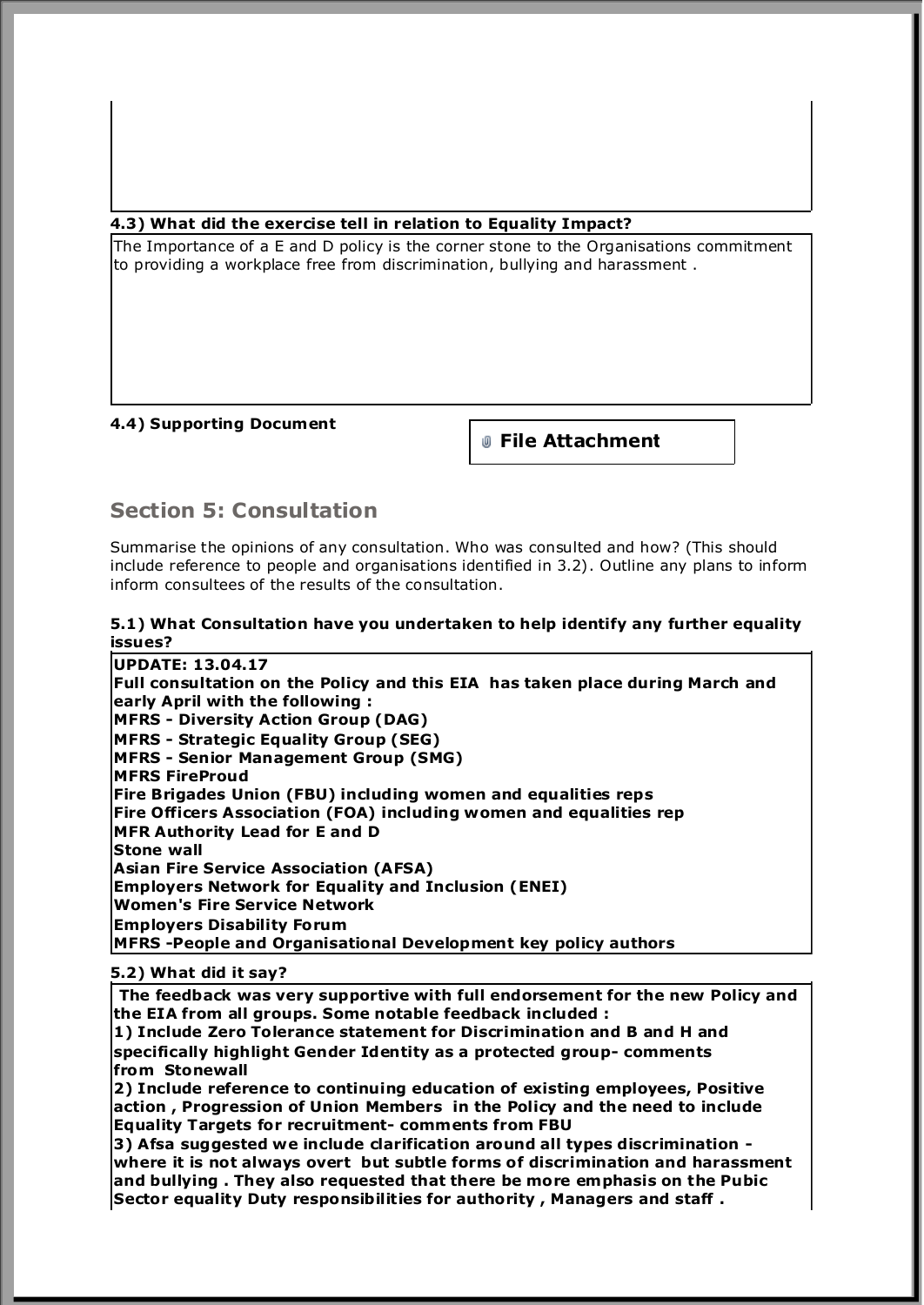**4) FireProud felt this was a good policy which is concise and easy to understand and read.**

**5) Some Staff Members were concerned that the Policy could be too broad and allow people with fundamental differences to be protected by the Policy suggestion around linking the policy to supporting difference where is recognised as a Human rights standard were acknowledged.** 

|               | 5.3) Which Groups/persons? |  |  |  |
|---------------|----------------------------|--|--|--|
| See 5.1 above |                            |  |  |  |

#### **5.4) Supporting Document**

**File Attachment**

# **Section 6: Conclusions**

Taking into account the results of the monitoring, research and consultation, set out how the SI/policy/report/event/project could impact on people from the following protected groups? (Include positive and/or negative impacts)

#### **(a) Age**

The Policy has been developed to support our leaders, managers and employees to understand the principles of diversity and inclusion in their everyday activities, roles and functions. To remove the opportunity for people to discriminate against anyone because of their age. Every employee is entitled to a working environment that promotes dignity, equality and respect for all. MF&RA will not tolerate any acts of unlawful or unfair discrimination (including harassment and victimisation) committed against an employee, contractor, volunteer , job applicant, visitor or member of the community because they are in the minority or under represented.

#### **(b) Disability (including mental, physical and sensory conditions)**

The Policy has been developed to support our leaders, managers and employees to understand the principles of diversity and inclusion in their everyday activities, roles and functions. To remove the opportunity for people to discriminate against anyone because of a Disability. Every employee is entitled to a working environment that promotes dignity, equality and respect for all. MF&RA will not tolerate any acts of unlawful or unfair discrimination (including harassment and victimisation) committed against an employee, contractor, volunteer , job applicant, visitor or member of the community because they are in the minority or under represented. Disability equality and the effects on different disabled people, deaf people, people with a long-term limiting illness and people associated with disabled people, such as carers, parents of disabled children.

#### **(c) Race (include: nationality, national or ethnic origin and/or colour)**

The Policy has been developed to support our leaders, managers and employees to understand the principles of diversity and inclusion in their everyday activities, roles and functions. To remove the opportunity for people to discriminate against anyone because of their race. Every employee is entitled to a working environment that promotes dignity, equality and respect for all. MF&RA will not tolerate any acts of unlawful or unfair discrimination (including harassment and victimisation) committed against an employee, contractor, volunteer , job applicant, visitor or member of the community because they are in the minority or under represented.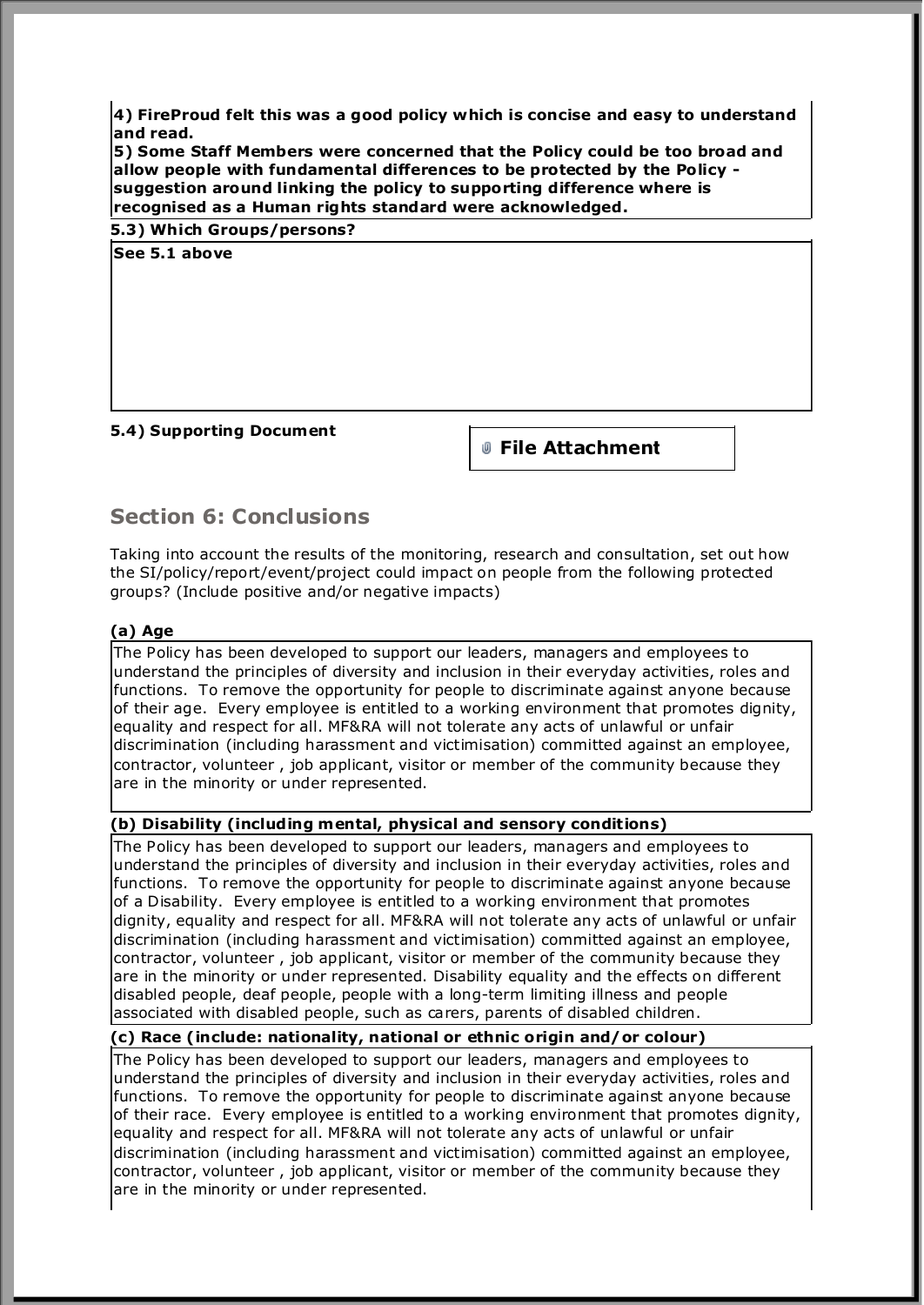#### **(d) Religion or Belief**

The Policy has been developed to support our leaders, managers and employees to understand the principles of diversity and inclusion in their everyday activities, roles and functions. To remove the opportunity for people to discriminate against anyone because of their Religion or Belief or No Belief . Every employee is entitled to a working environment that promotes dignity, equality and respect for all. MF&RA will not tolerate any acts of unlawful or unfair discrimination (including harassment and victimisation) committed against an employee, contractor, volunteer , job applicant, visitor or member of the community because they are in the minority or under represented.

#### **(e) Sex (include gender reassignment, marriage or civil partnership and pregnancy or maternity)**

The Policy has been developed to support our leaders, managers and employees to understand the principles of diversity and inclusion in their everyday activities, roles and functions. To remove the opportunity for people to discriminate against anyone because of their gender. Every employee is entitled to a working environment that promotes dignity, equality and respect for all. MF&RA will not tolerate any acts of unlawful or unfair discrimination (including harassment and victimisation) committed against an employee, contractor, volunteer , job applicant, visitor or member of the community because they are in the minority or under represented.

The Policy also supports those who which to express a different Gender Identity

#### **(f) Sexual Orientation**

The Policy has been developed to support our leaders, managers and employees to understand the principles of diversity and inclusion in their everyday activities, roles and functions. To remove the opportunity for people to discriminate against anyone because of their Sexual orientation. Every employee is entitled to a working environment that promotes dignity, equality and respect for all. MF&RA will not tolerate any acts of unlawful unlawful or unfair discrimination (including harassment and victimisation) committed against an employee, contractor, volunteer , job applicant, visitor or member of the community because they are in the minority or under represented.

#### **(g) Socio-economic disadvantage**

The Policy has been developed to support our leaders, managers and employees to understand the principles of diversity and inclusion in their everyday activities, roles and functions. To remove the opportunity for people to discriminate against anyone because of Socio-economic disadvantage. Every employee is entitled to a working environment that promotes dignity, equality and respect for all. MF&RA will not tolerate any acts of unlawful or unfair discrimination (including harassment and victimisation) committed against an employee, contractor, volunteer , job applicant, visitor or member of the community because they are in the minority or under represented.

#### **Section 7**

# **Section 7: Decisions**

If the SI/policy/report/event/project will have a negative impact on members of one or more of the protected groups, explain how it will change or why it is to continue in the same way. If no changes are proposed, the SI/policy/report/event/project needs to be objectively justified as being an appropriate and necessary means of achieving the legitimate aim set out in 3.1

The Policy intends to be seen as positively supporting staff and Managers across the organisation and no perceived negative impacts have been identified.